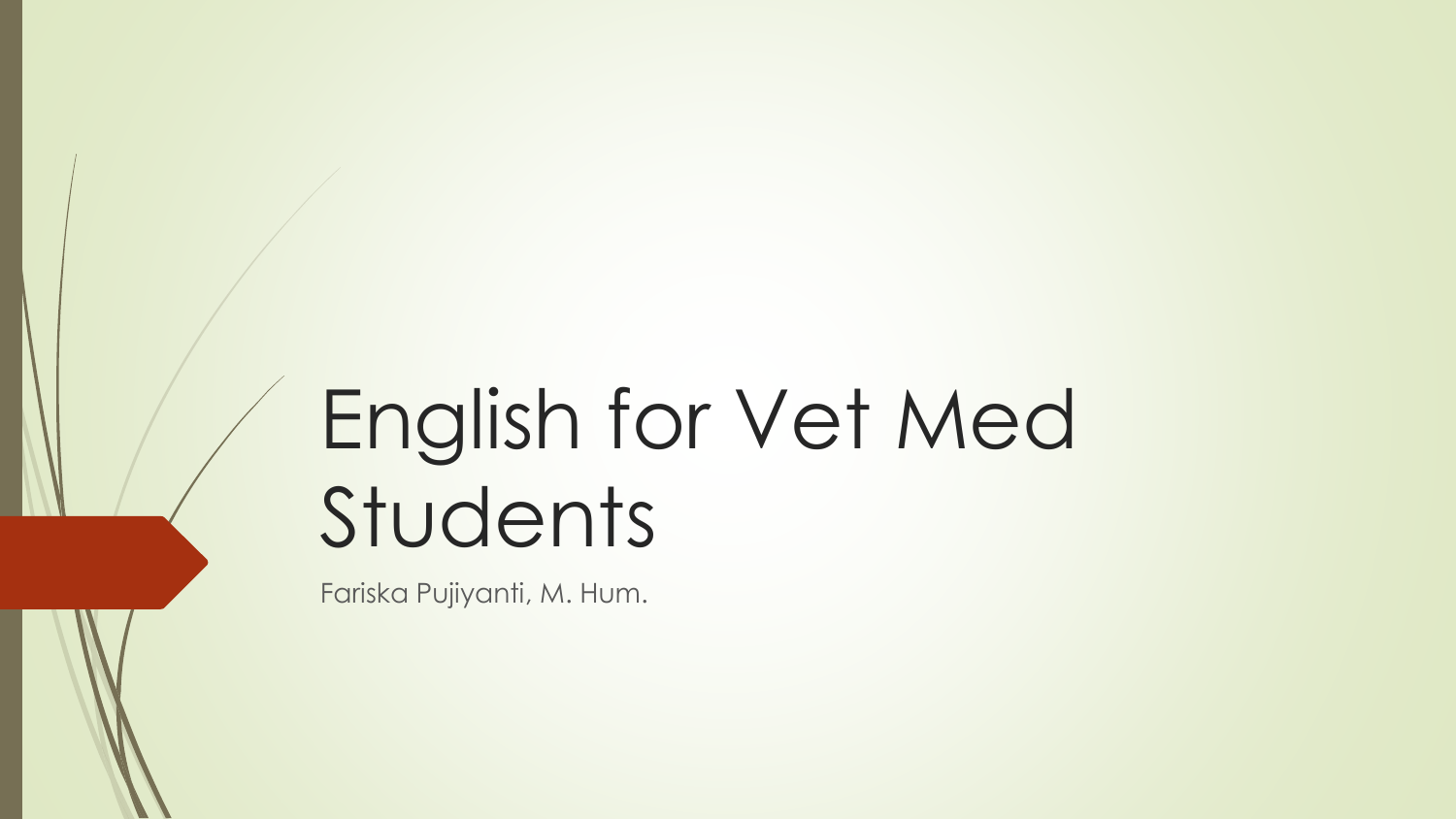$\overline{\phantom{a}}$ 

| <b>Week</b>    | <b>Activity</b>                                        | <b>Topic</b>                                                | Group | <b>Material</b>                                                            |
|----------------|--------------------------------------------------------|-------------------------------------------------------------|-------|----------------------------------------------------------------------------|
|                | Lecturer-students<br>agreement on one<br>semester plan | Introduction to<br>the academic<br>content of the<br>course |       | Lecturer's notes                                                           |
| $\overline{2}$ | Class discussion: Lecturer's<br>review                 | <b>Basic Sentence</b><br>Structure                          |       | <b>Slide Notes</b>                                                         |
| 3              | Class discussion: Lecturer's<br>review                 | Sentence<br>Structure                                       |       | Structure and<br><b>Written Expression</b><br>of TOEFL Book<br>Skill 1 - 5 |
| 4              | Class discussion: Lecturer's<br>review                 | Sentence<br>Structure                                       |       | Structure and<br>Written Expression<br>of TOEFL Book<br>Skill 6 - 10       |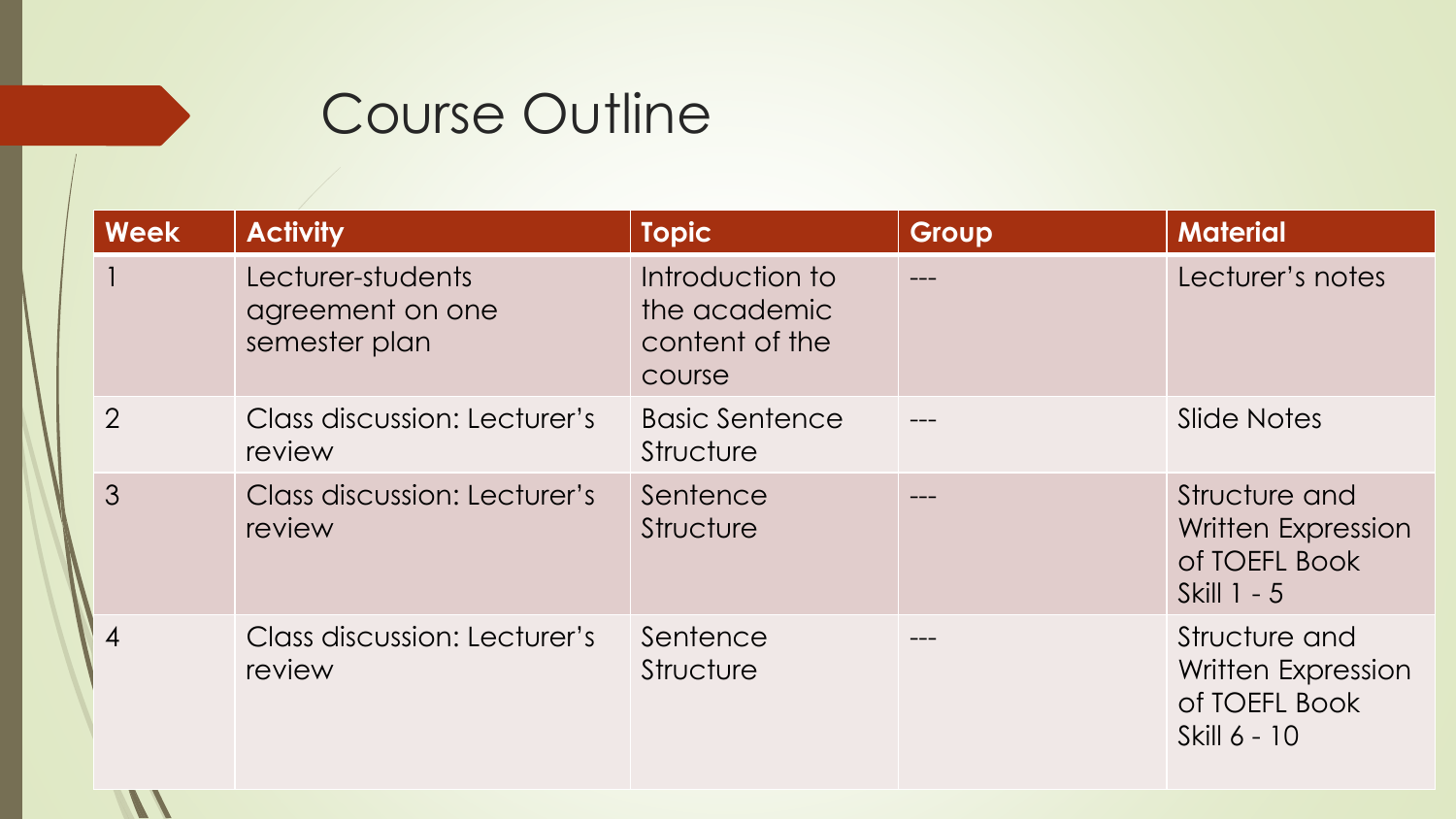| Week                | <b>Activity</b>                        | <b>Topic</b>           | Group               | <b>Material</b>                                                              |
|---------------------|----------------------------------------|------------------------|---------------------|------------------------------------------------------------------------------|
| $\overline{5}$      | Class discussion: Lecturer's<br>review | Sentence<br>Structure  |                     | Structure and<br><b>Written Expression</b><br>of TOEFL Book<br>Skill 11 - 15 |
| $\overline{6}$      | Class discussion: Lecturer's<br>review | Paragraph Writing  --- |                     | Paragraph Writing                                                            |
|                     | Class discussion: Lecturer's<br>review | Paragraph Writing      | $---$               | Peer Checking                                                                |
| 8<br>$\blacksquare$ | <b>MIDTERM TEST</b>                    | <b>MIDTERM TEST</b>    | <b>MIDTERM TEST</b> | <b>MIDTERM TEST</b>                                                          |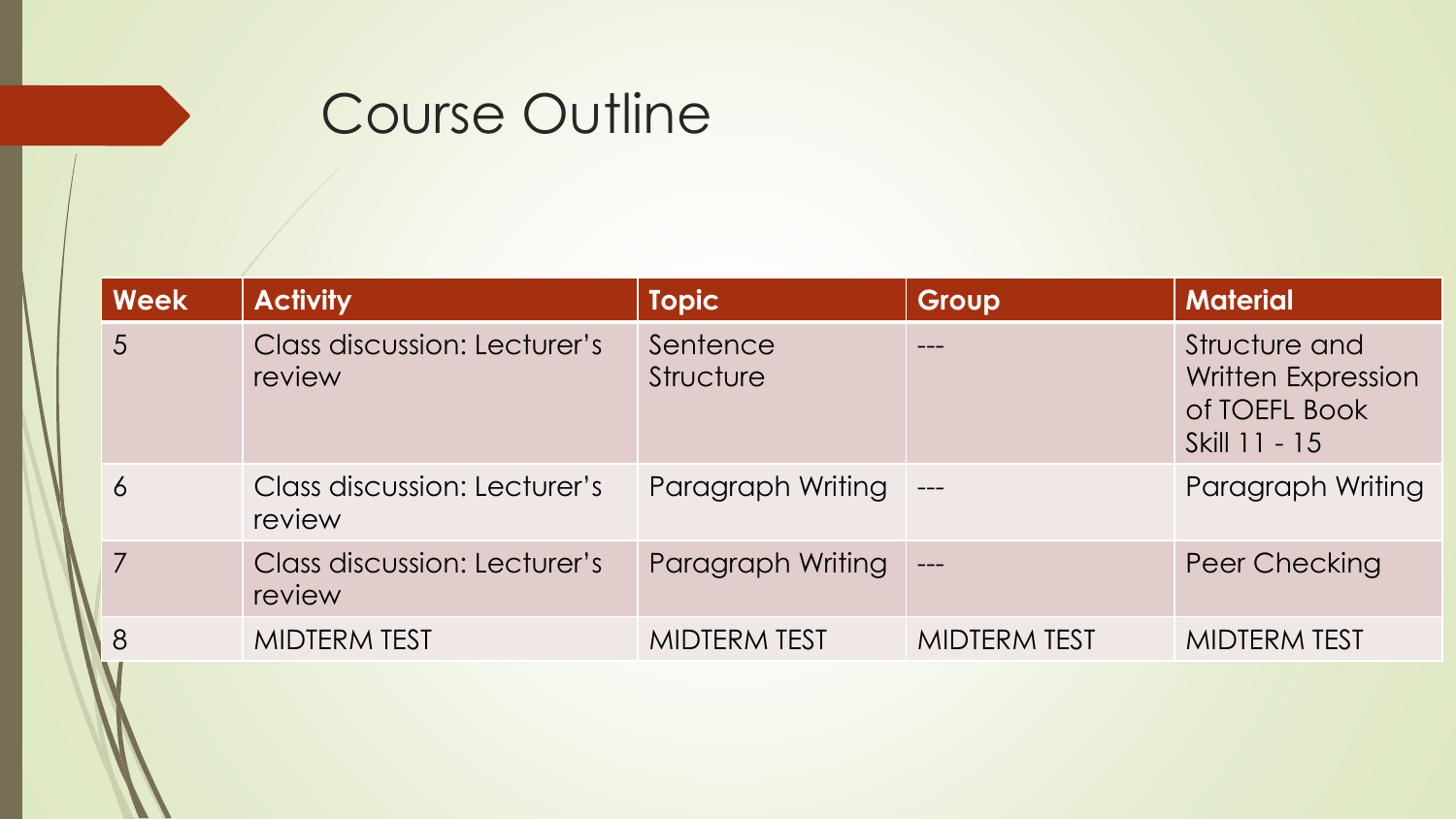| Week | <b>Activity</b>                                                  | <b>Topic</b>                                                                               | Group         | <b>Material</b>                                 |
|------|------------------------------------------------------------------|--------------------------------------------------------------------------------------------|---------------|-------------------------------------------------|
| 9    | Class discussion: Student's<br>Presentation<br>Lecturer's review | The Animal<br>$\bullet$<br><b>Body</b><br><b>Animal Health</b><br>$\bullet$<br>and Disease | Group 1 and 2 | <b>Compiled Text</b><br>from<br>Journal/Article |
| 10   | Class discussion: Student's<br>Presentation<br>Lecturer's review | <b>Small Animal</b><br>$\bullet$<br>Medicine<br>Large Animal<br>$\bullet$<br>Medicine      | Group 3 and 4 | <b>Compiled Text</b><br>from<br>Journal/Article |
| 11   | Class discussion: Student's<br>Presentation<br>Lecturer's review | • Anatomy of the<br>ruminants<br>Anatomy of the<br>carnivore                               | Group 5 and 6 | <b>Compiled Text</b><br>from<br>Journal/Article |
| 12   | Class discussion: Student's<br>Presentation<br>Lecturer's review | <b>Clinical</b><br>$\bullet$<br>Toxicology<br><b>Animal Nutrition</b><br>$\bullet$         | Group 7 and 8 | <b>Compiled Text</b><br>from<br>Journal/Article |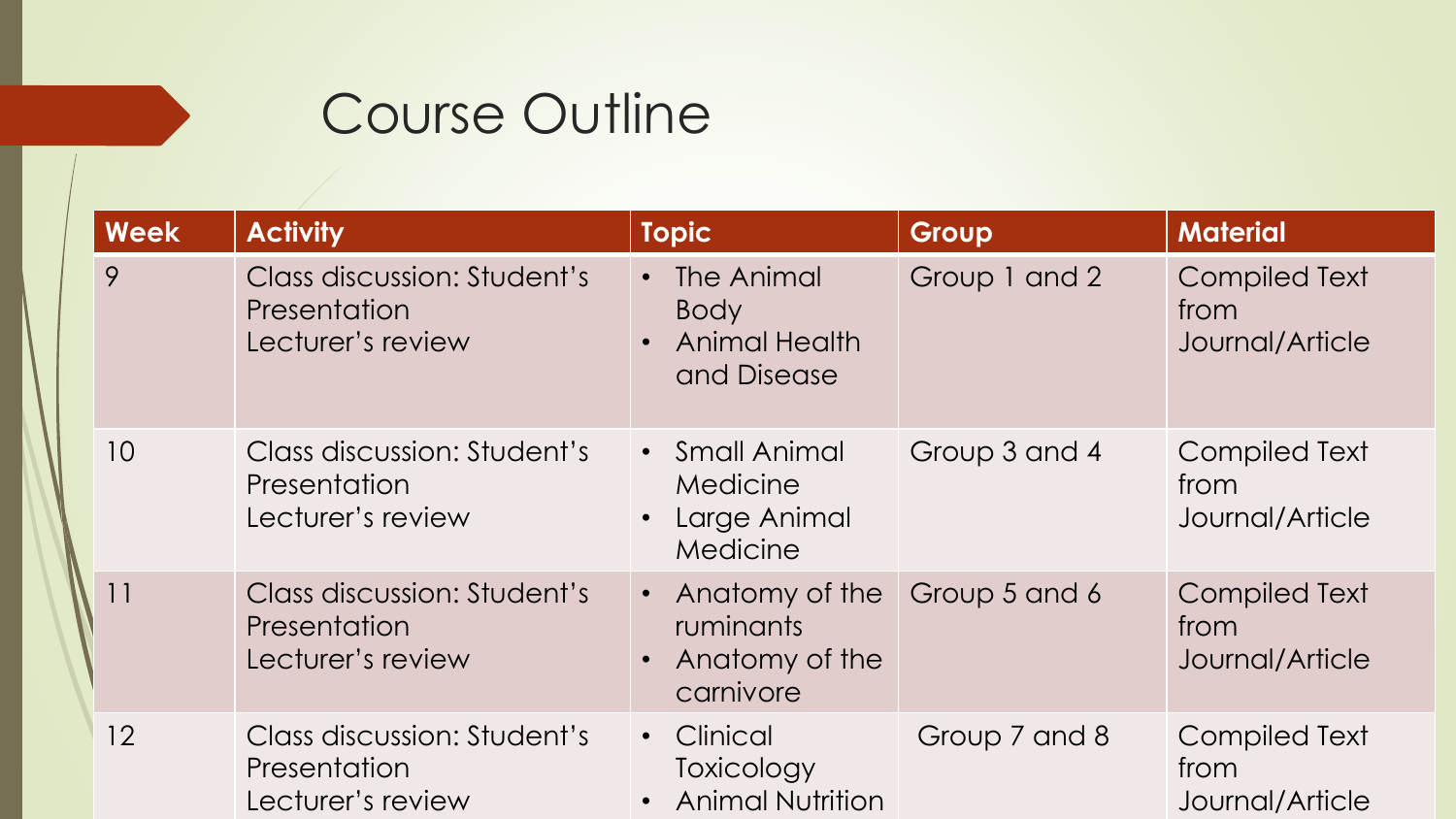| <b>Week</b> | <b>Activity</b>                                                  | <b>Topic</b>                                                    | Group             | <b>Material</b>                                 |
|-------------|------------------------------------------------------------------|-----------------------------------------------------------------|-------------------|-------------------------------------------------|
| 13          | Class discussion: Student's<br>Presentation<br>Lecturer's review | Diagnostic<br>Parasitology<br>Animal<br>vaccines                | Group 9 and 10    | <b>Compiled Text</b><br>from<br>Journal/Article |
| 14          | Class discussion: Student's<br>Presentation<br>Lecturer's review | • Feline<br>dermatology<br>Canine<br>$\bullet$ .<br>dermatology | Group 11 and 12   | <b>Compiled Text</b><br>from<br>Journal/Article |
| 15          | Class discussion: Student's<br>Presentation<br>Lecturer's review | • Animal<br>orthopedics                                         | Group 13          | <b>Compiled Text</b><br>from<br>Journal/Article |
| 16          | <b>FINAL TEST</b>                                                | <b>FINAL TEST</b>                                               | <b>FINAL TEST</b> | <b>FINAL TEST</b>                               |